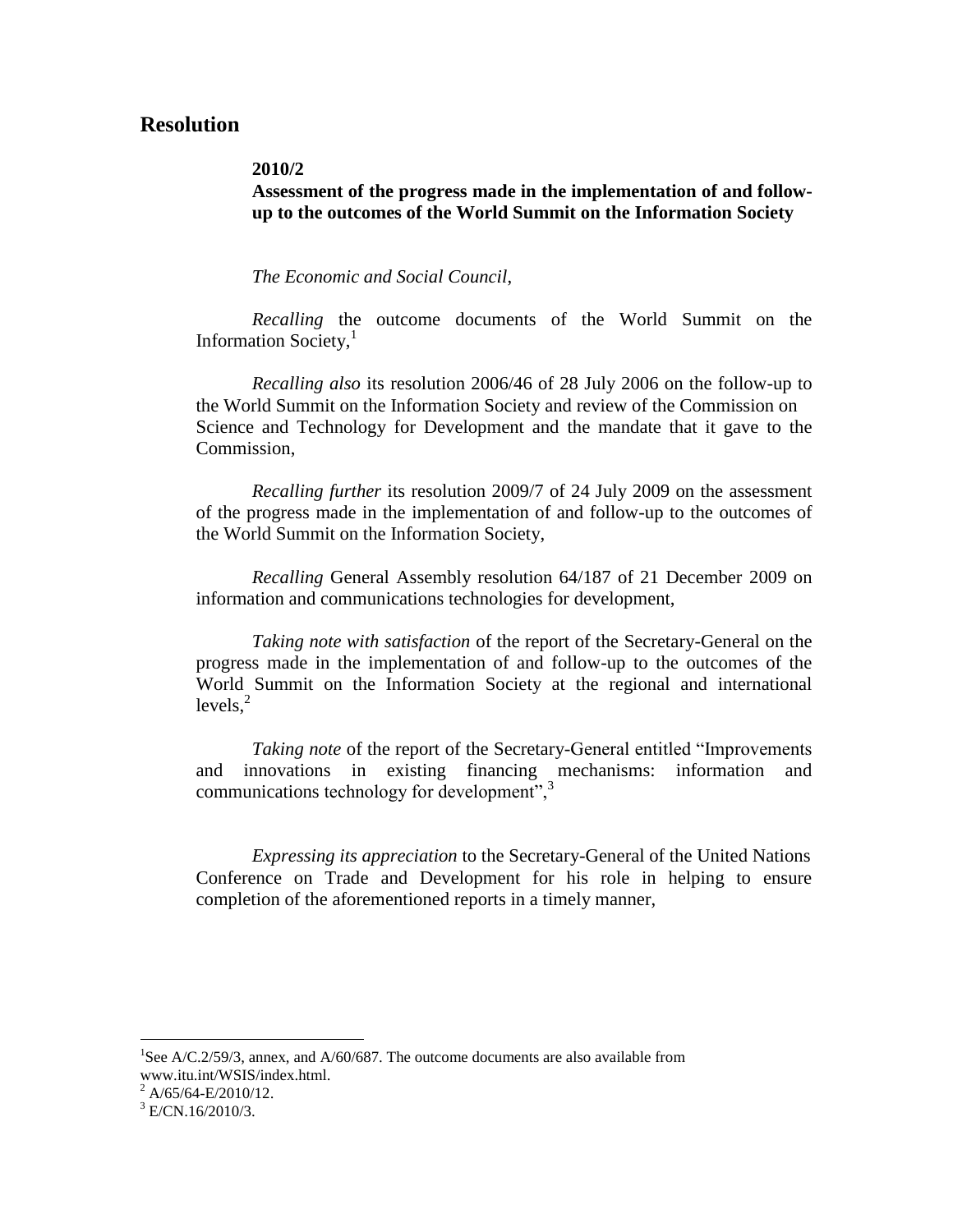## **Taking stock: reviewing the implementation of the outcomes of the World Summit on the Information Society**

1. *Notes* the ongoing implementation of the outcomes of the World Summit on the Information Society, emphasizing in particular its multistakeholder nature, the roles played in this regard by leading agencies as action line facilitators and the roles of the regional commissions and the United Nations Group on the Information Society, and expresses its appreciation for the role of the Commission on Science and Technology for Development in assisting the Economic and Social Council as the focal point in the system-wide follow-up to the World Summit;

2. *Notes* the respective reports of many United Nations entities, with their own executive summaries, submitted as inputs for the elaboration of the annual report of the Secretary-General to the Commission on Science and Technology for Development, and published on the website of the Commission as mandated in Economic and Social Council resolution 2007/8 of 25 July 2007, and recalls the importance of close coordination among the leading action line facilitators and with the secretariat of the Commission;

3. *Notes* the implementation of the outcomes of the World Summit on the Information Society at the regional level facilitated by the regional commissions, as observed in the report of the Secretary-General on progress made in the implementation of and follow-up to the outcomes of the World Summit on the Information Society at the regional and international levels, $4$  including the steps taken in this respect, and emphasizes the need to continue to address issues of specific interest to each region, focusing on the challenges and obstacles that each may be facing with regard to the implementation of all goals and principles established by the World Summit, with particular attention to information and communications technology for development;

4. *Reiterates* the importance of maintaining a process of coordinating the multi-stakeholder implementation of the outcomes of the World Summit through effective tools, with the goal of exchanging information among action line facilitators, identifying issues that need improvement and discussing the modalities of reporting the overall implementation process, encourages all stakeholders to continue to contribute information to the stocktaking database maintained by the International Telecommunication Union on the implementation of the goals established by the World Summit, and invites United Nations entities to update information on their initiatives in the stocktaking database;

5. *Notes* the benefits of forums such as the ICT 4 All Forum convened by Tunisia, which provided an opportunity to share national experiences in the use of information and communications technology for the development and promotion of entrepreneurship and competitiveness;

 $^{4}$  A/65/64-E/2010/12.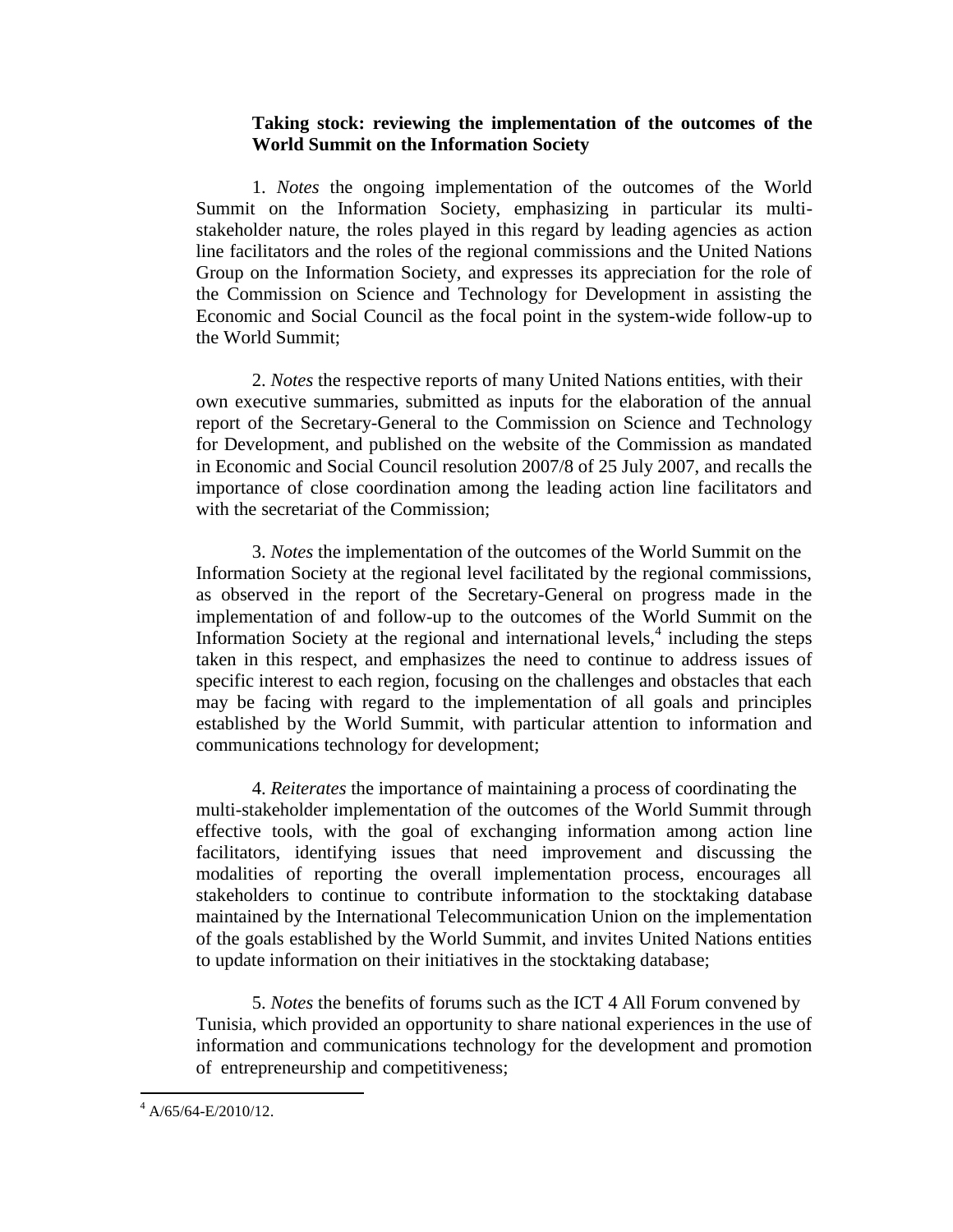6. *Highlights* the urgent need for the incorporation of the recommendations of the outcome documents of the World Summit in the revised guidelines for United Nations country teams on preparing the common country assessments and United Nations Development Assistance Frameworks, including the addition of an information and communications technology for development component;

7. *Notes* the holding of World Summit on the Information Society Forum 2010, organized by the International Telecommunication Union, the United Nations Educational, Scientific and Cultural Organization, the United Nations Conference on Trade and Development and the United Nations Development Programme as a multi-stakeholder platform for the implementation of the outcomes of the World Summit and to facilitate the implementation of the Summit action lines;

8. *Calls upon* all States, in building the information society, to take steps to avoid and to refrain from taking any unilateral measure not in accordance with international law and the Charter of the United Nations that impedes the full achievement of economic and social development by the population of the affected countries and that hinders their well-being;

9. *Reaffirms* that while the digital divide may be shrinking in some areas, many challenges remain unaddressed with significant gaps existing within economies and societies that affect the demand for and the ability to use information and communications technologies;

10. *Notes with dissatisfaction* that, for the majority of the poor, the developmental promise of science and technology, including information and communications technologies, remains unfulfilled, and emphasizes the need to effectively harness technology, including information and communications technologies, to bridge the digital divide;

11. *Recognizes* that information and communications technologies present New opportunities and challenges and that there is a pressing need to address the major impediments that developing countries face in accessing the new technologies, such as insufficient resources, infrastructure, education, capacity, investment and connectivity and issues related to technology ownership, standards and flows, and in this regard calls upon all stakeholders to provide adequate resources, enhanced capacity-building and transfer of technology to developing countries, particularly the least developed countries;

12. *Expresses concern* regarding the widening gap in broadband connectivity among countries at different levels of development, which affects man economically and socially relevant applications in areas such as government,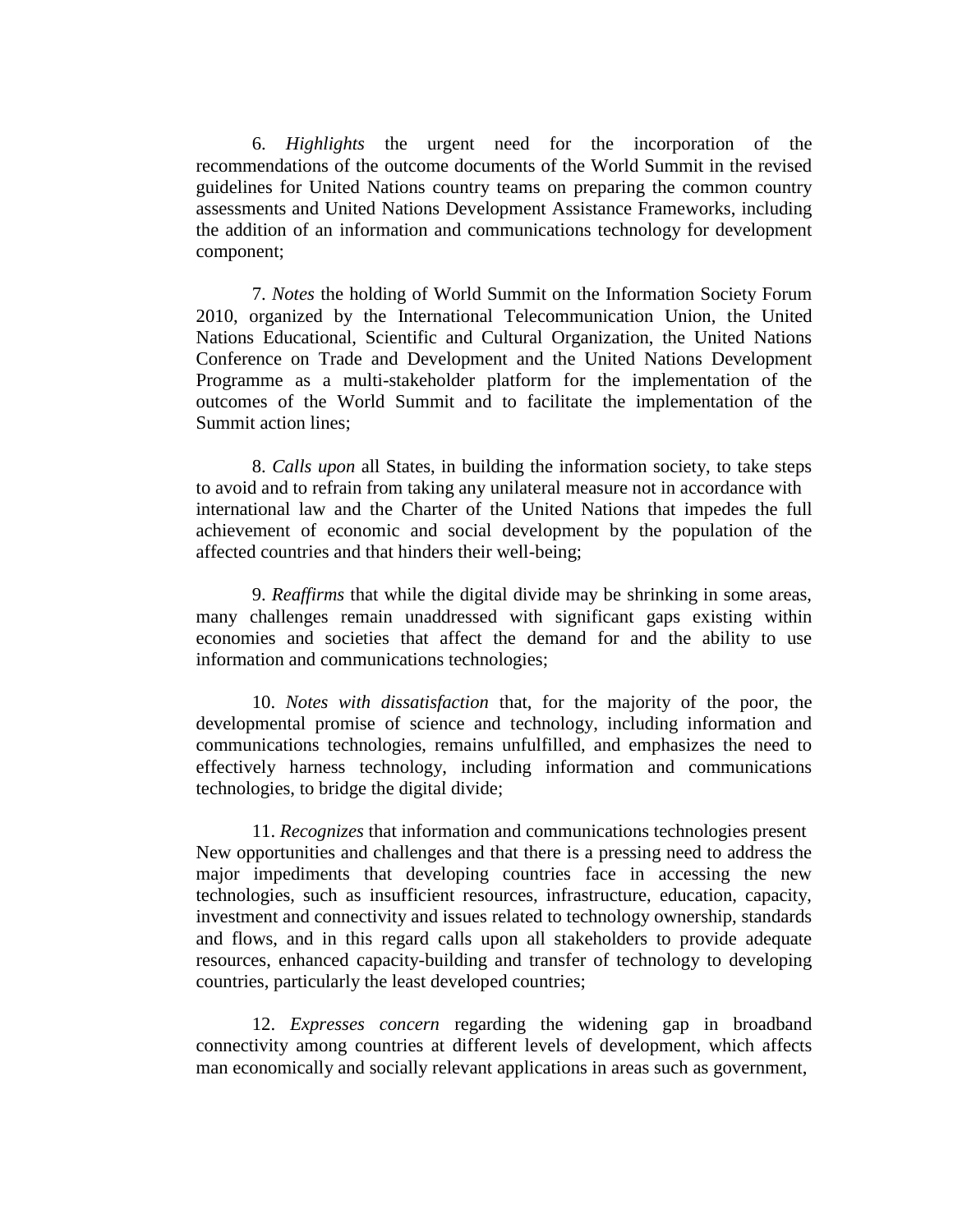business, health and education, and also expresses concern with regard to the special challenges faced in the area of broadband connectivity by the least developed countries, the small island developing States, the landlocked developing countries and the highly-indebted poor countries;

13. *Notes with concern* the inequality of access to broadband infrastructure and services between developed and developing nations and within nations, and in particular the broadband divide that further marginalizes the poor, the rural communities and other disadvantaged groups such as women, the disabled, and the elderly, and in this context recognizes the importance of current initiatives aimed at achieving rapid broadband deployment and the need to prioritize innovative approaches within national and regional development strategies in this regard;

14. *Welcomes* the recent establishment of the Broadband Commission for Digital Development at the initiative of the International Telecommunication Union and the United Nations Educational, Scientific and Cultural Organization, with the key aim of accelerating the attainment of the aforementioned goals through the introduction of ubiquitous access to broadband within the global partnership for development;

15. *Notes* that while a solid foundation for capacity-building in information and communications technology has been laid in many areas with regard to building the information society, there is still a need for continuing effort to address the ongoing challenges, especially for developing countries and the least developed countries, and draws attention to the positive impact of broadened capacity development that involves institutions, organizations and entities dealing with information and communications technologies and Internet governance issues;

16. *Recognizes* the need to focus on capacity development policies and sustainable support to further enhance the impact of activities and initiatives at the national and local levels aimed at providing advice, services and support with a view to building an inclusive, people-centred and development-oriented information society;

17. *Notes* that topics that were not central at the first and second phases of the World Summit in 2003 and 2005 continue to emerge, such as the potential of information and communications technologies to combat climate change, the protection of online privacy and the empowerment and protection of vulnerable groups of society, in particular children and young people, particularly against cyber exploitation and abuse;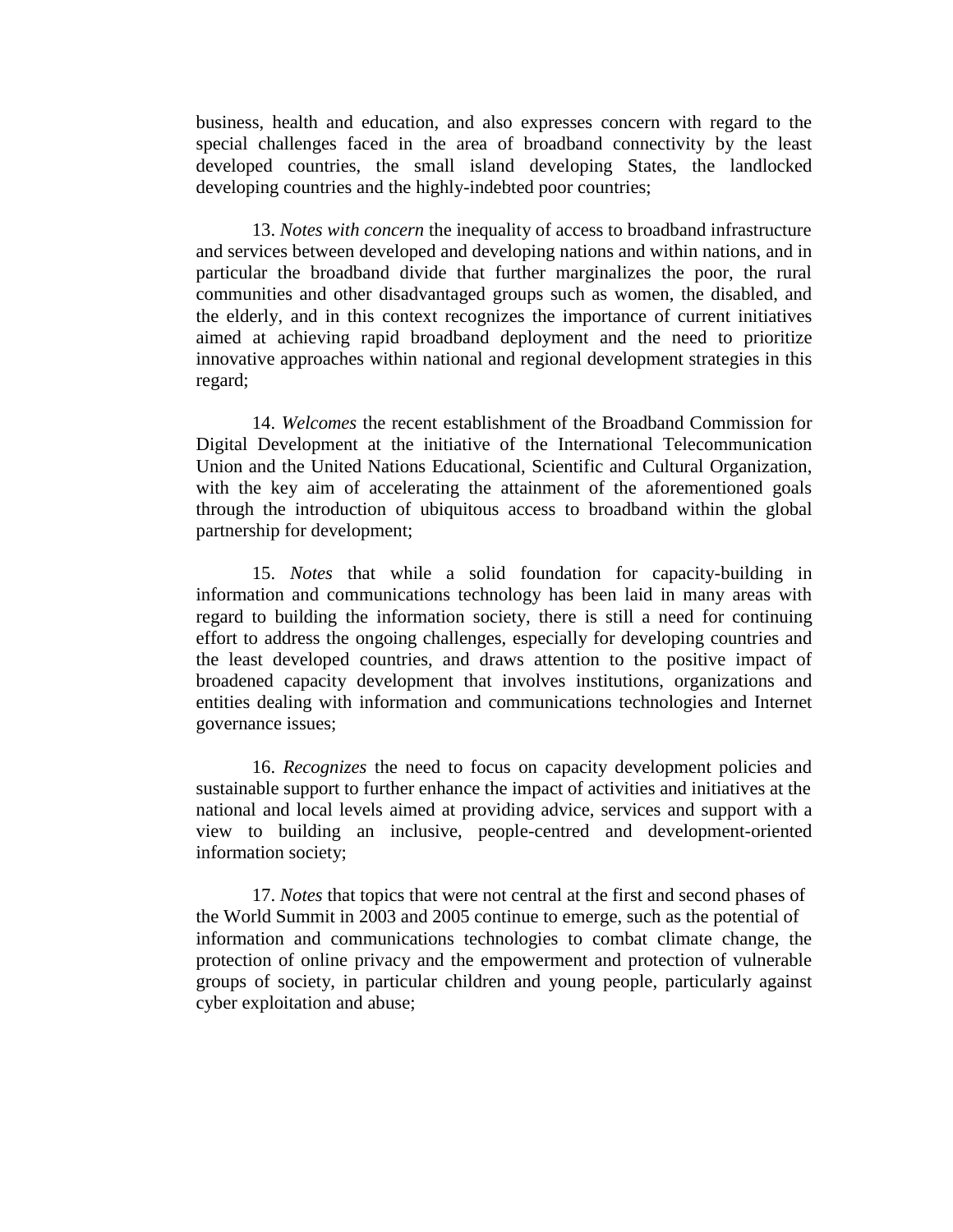18. *Reiterates* the importance of information and communications technology indicators as a monitoring and evaluation tool for measuring the digital divide among countries and within societies and in informing decision makers when formulating policies and strategies for social, cultural and economic development, and emphasizes that the standardization and harmonization of reliable and regularly updated information and communications technology indicators capturing the performance, efficiency, affordability and quality of goods and services is essential for implementing information and communications technology policies;

### **Internet governance**

19. *Reaffirms* the principles enunciated at the World Summit that the Internet has evolved into a global facility available to the public, that its governance should constitute a core issue of the information society agenda and that the international management of the Internet should be multilateral, transparent and democratic, with the full involvement of Governments, the private sector, civil society and international organizations and should ensure an equitable distribution of resources, facilitate access for all and ensure a stable and secure functioning of the Internet, taking into account multilingualism;

20. *Reaffirms also* paragraph 35 of the Tunis Agenda for the Information Society, $5$  which states that the management of the Internet encompasses both technical and public policy issues and should involve all stakeholders and relevant intergovernmental and international organizations and that:

(a) Policy authority for Internet-related public policy issues is the sovereign Right of States which have rights and responsibilities for international Internet related public policy issues;

(b) The private sector has had, and should continue to have, an important role in the development of the Internet, in both the technical and economic fields;

(c) Civil society has played an important role on Internet matters, especially at the community level, and should continue to play such a role;

(d) Intergovernmental organizations have had and should continue to have a facilitating role in the coordination of Internet-related public policy issues;

(e) International organizations have had and should continue to have an important role in the development of Internet-related technical standards and relevant policies;

<sup>&</sup>lt;sup>5</sup> See A/60/687.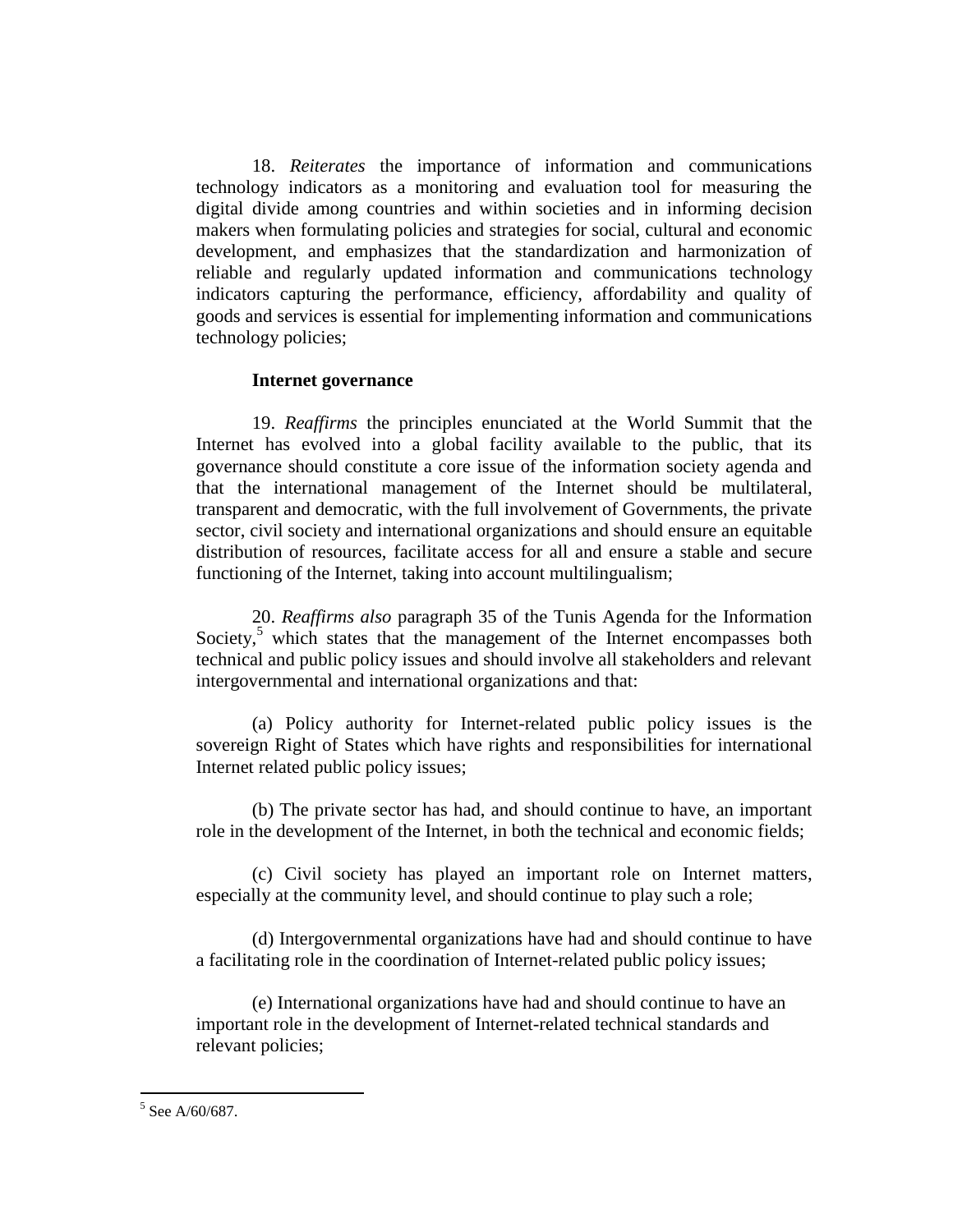21. *Recognizes* that the Internet governance-related outcomes of the World Summit, namely, the process towards enhanced cooperation and the convening of the Internet Governance Forum, are to be pursued by the Secretary-General of the United Nations through two distinct processes, and also recognizes that the two processes may be complementary;

### 22. *Recalls* paragraphs 68 to 71 of the Tunis Agenda;

23. *Takes note* of the report of the Secretary-General on enhanced cooperation on public policy issues pertaining to the Internet,<sup> $6$ </sup> which summarizes the responses of international organizations to the request to provide an annual report on efforts made towards enhanced cooperation, and notes the interactive deliberations of the Commission on Science and Technology for Development at its thirteenth session regarding enhanced cooperation;

24. *Invites* the Secretary-General to convene open and inclusive consultations involving all Member States and all other stakeholders with a view to assisting the process towards enhanced cooperation in order to enable Governments on an equal footing to carry out their roles and responsibilities in respect of international public policy issues pertaining to the Internet but not in respect of the day-to-day technical and operational matters that do not impact upon those issues, through a balanced participation of all stakeholders in their respective roles and responsibilities, as stated in paragraph 35 of the Tunis Agenda, and requests that the consultations be held before the end of 2010 and their outcome reported to the General Assembly for consideration at its sixty-sixth session, through the Economic and Social Council;

### **Internet Governance Forum**

25. *Takes note* of the deliberations of the Commission on Science and Technology for Development on the fourth meeting of the Internet Governance Forum, held in Sharm El-Sheikh, Egypt, from 15 to 18 November  $2009$ ;

26. *Expresses its appreciation* for the work done by the Chair, the secretariat and the host Governments of the meetings of the Internet Governance Forum and looks forward to the results of the fifth meeting, to be held in Vilnius from 14 to 17 September 2010;

27. *Takes note* of the recent emergence of several forums on Internet governance at the regional and national levels;

 $6$  E/2009/92.

<sup>7</sup> See *Official Records of the Economic and Social Council, 2010, Supplement No.* 11 (E/2010/31), chap. III.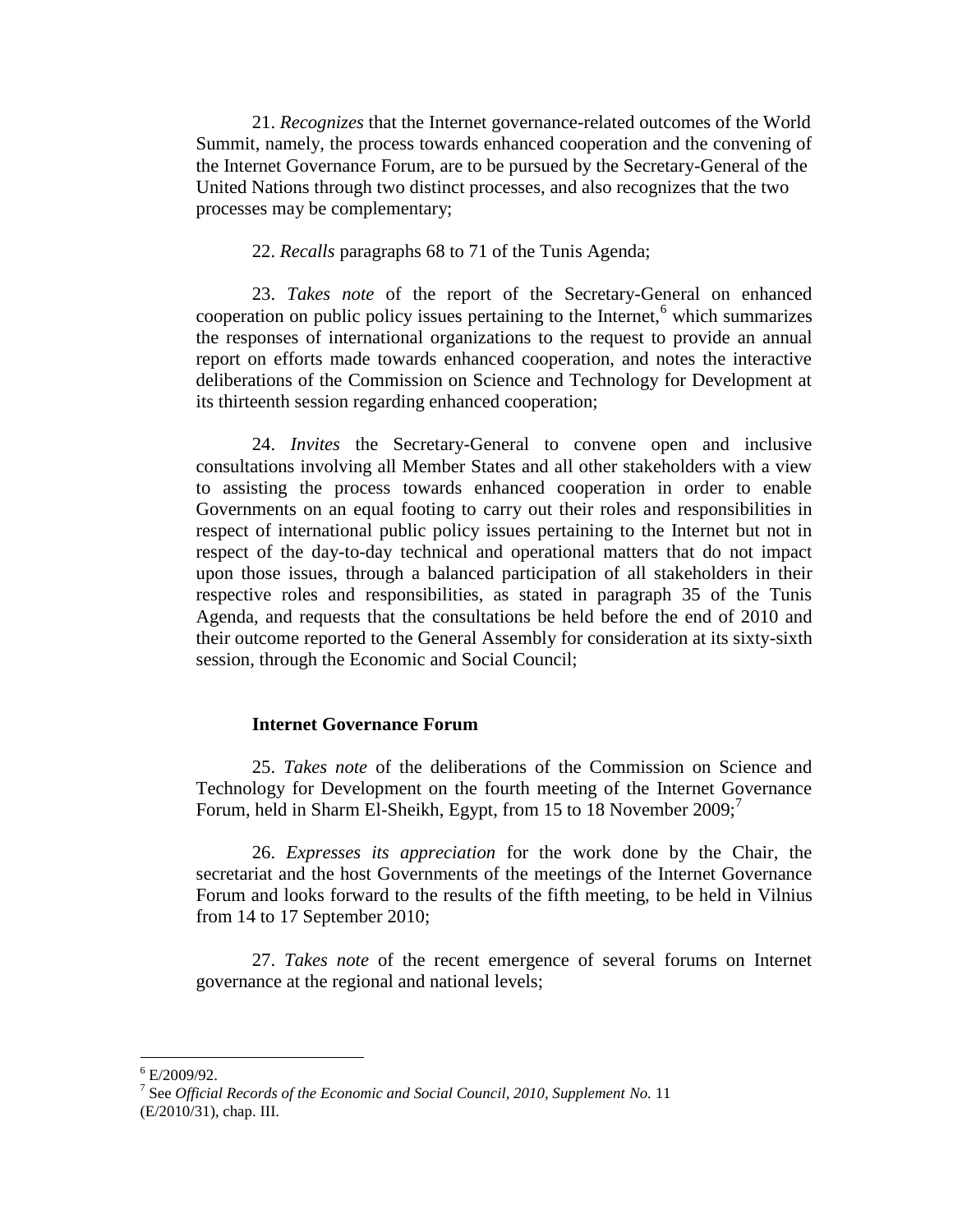28. *Takes note also* of the deliberations of the meetings of the Internet Governance Forum, in which all stakeholders engage in a multi-stakeholder policy dialogue on a wide range of Internet governance issues, as mandated in paragraph 72 of the Tunis Agenda;

29. *Takes note further* of the interactive discussions of the fourth meeting of the Internet Governance Forum, including those held during the stocktaking session chaired by the Under-Secretary-General for Economic and Social Affairs in response to paragraph 76 of the Tunis Agenda, in which the Secretary-General of the United Nations was requested to examine the desirability of the continuation of the Forum, in consultation with Forum participants, within five years of its creation and to make recommendations to the Member States in this regard, and notes the engagement of Forum participants through online contributions and through statements delivered during the stocktaking session;

30. *Invites* the Chair of the Commission on Science and Technology for Development to establish, in an open and inclusive manner, a working group which would seek, compile and review inputs from all Member States and all other stakeholders on improvements to the Internet Governance Forum, in line with the mandate set out in the Tunis Agenda, and would make recommendations, as appropriate, to the Commission at its fourteenth session in 2011, in a report that would constitute an input from the Commission to the General Assembly, through the Economic and Social Council, should the mandate of the Internet Governance Forum be extended;

#### **The road ahead**

31. *Urges* United Nations entities still not actively cooperating in the implementation of the outcomes of the World Summit through the United Nations system and in its follow-up to take the necessary steps and commit to people centred, inclusive and development-oriented information society and to catalyse the attainment of the internationally agreed development goals, including those contained in the United Nations Millennium Declaration;<sup>8</sup>

32. *Calls upon* all stakeholders to keep the goal of bridging the digital divide an area of priority concern, put into effect sound strategies that contribute to the development of e-government and continue to focus on pro-poor information and communications technology policies and applications, including access to broadband at the grass-roots level, with a view to narrowing the digital divide among and within countries;

33. *Urges* all stakeholders to prioritize the development of innovative approaches that will stimulate the provision of universal access to affordable broadband infrastructure for developing countries and the use of relevant broadband services in order to ensure the development of an inclusive,

<sup>&</sup>lt;sup>8</sup> See General Assembly resolution 55/2.